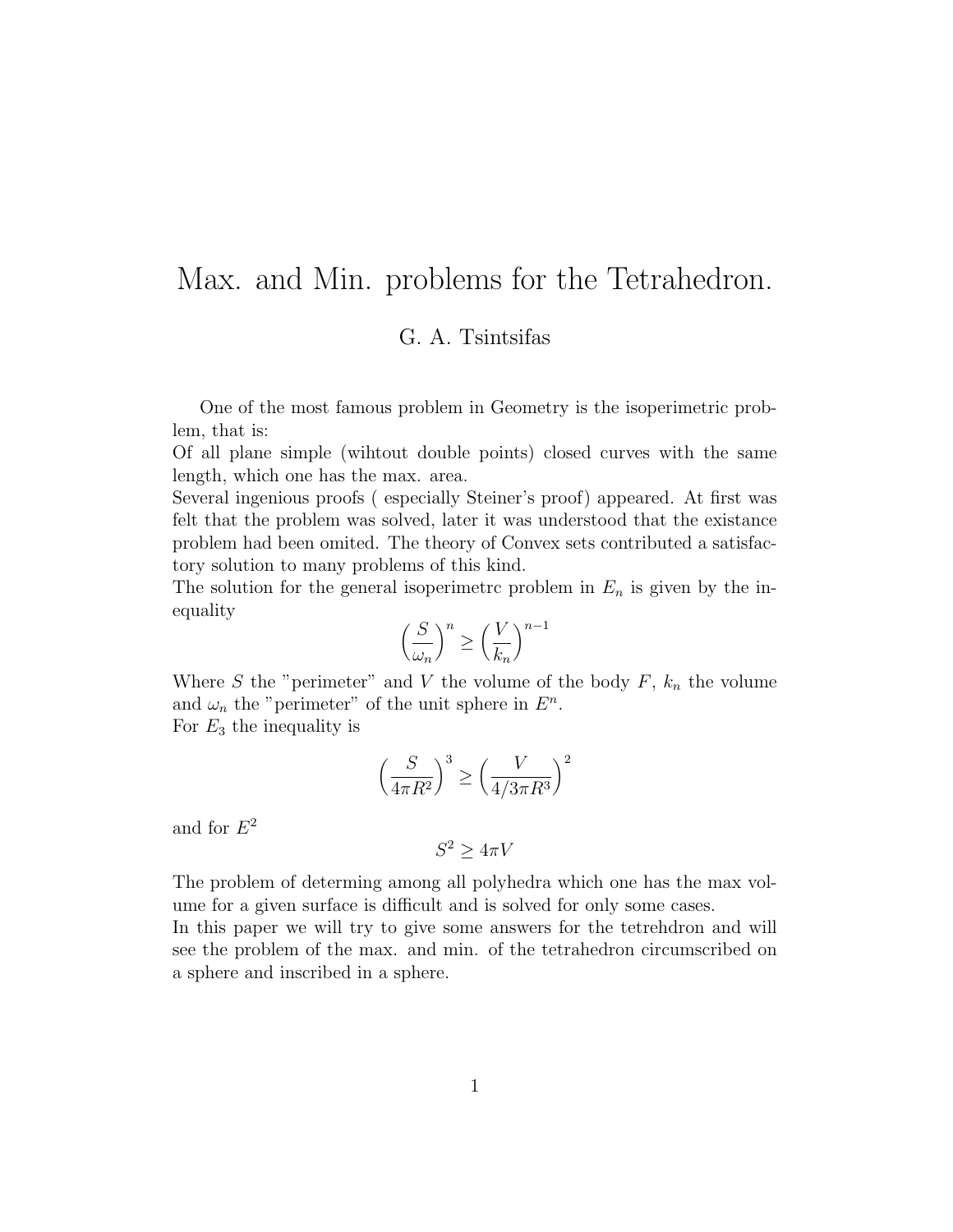# Proposition 1

The tetrahedron *ABCD* has constand volume  $V = Q^3$  and constand basis BCD. The minimum of the surface  $S = (ABC) + (ACD) + ADB$  is taken, when the projection of the vertex  $A$  to the triangle  $BCD$  is the incenter of that triangle.

# Proof

Let  $AK$  the perpendicular from  $A$  to the plane  $BCD$ . It is easy to see that the point  $K$  will be inside of the triangle  $BCD$ . Therefore, according the standard theorems of Analysis, see [2], the min.S exists.

We drop  $KE, KZ, KH$  the perpediculars from K to the sides  $BC, CD, DB$ of the triangle  $BCD$  respectively. We see that  $AE, AZ, AH$  are the altitudes of the triangles ABC, ACD, ADB respectively. So we will have:

$$
2S = (ABC) + (ACD) + (ABD) = AE.BC + BZ.CD + AH.BD
$$

For simplicity we will denote:

$$
AK = h, KE = a_1, KZ = a_2, KH = a_3, BC = b_1, CD = b_2, DB = b_3
$$

Therefore

$$
2S = b_1\sqrt{h^2 + a_1^2} + b_2\sqrt{h^2 + a_2^2} + b_3\sqrt{h^2 + a_3^2}
$$

or

$$
2S = \sum_{i=1}^{3} \sqrt{h^2 b_i^2 + a_i^2 b_i^2}
$$

From Minkowski inquality have:

$$
2S \ge \sqrt{h^2(b_1 + b_2 + b_3)^2 + (a_1b_1 + a_2b_2 + a_3b_3)^2}
$$
 (1)

Hence

$$
2S \ge \sqrt{h^2(b_1 + b_2 + b_3)^2 + 4(BCD)^2}
$$

Therefore

$$
min.S = \frac{1}{2}\sqrt{h^2(b_1 + b_2 + b_3)^2 + 4(BCD)^2}
$$

The condition for the equality, according Minkowski inequality is:

$$
\frac{hb_1}{a_1b_1} = \frac{hb_2}{a_2b_2} = \frac{hb_3}{a_3b_3} \tag{2}
$$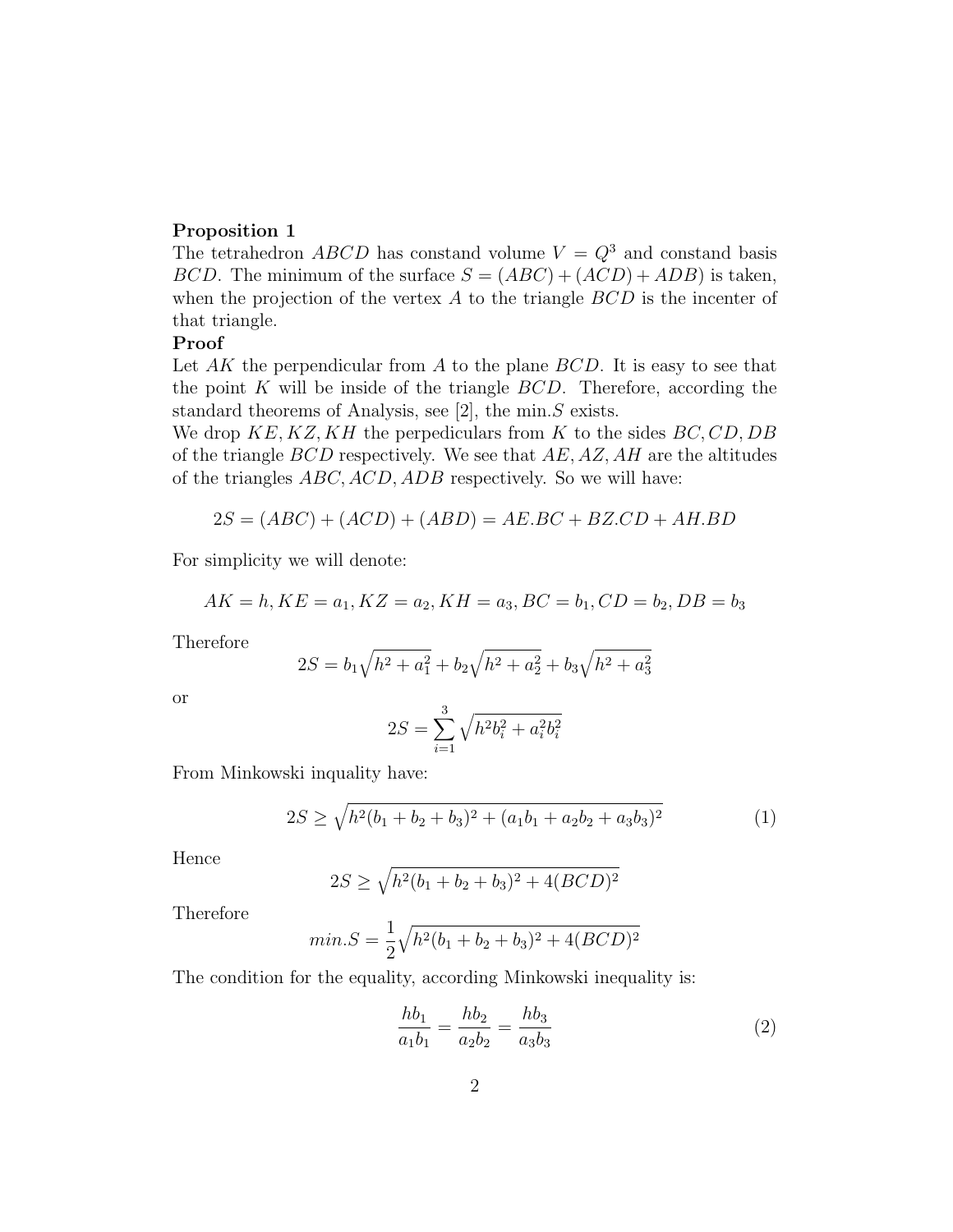That is  $a_1 = a_2 = a_3$ . So the point K must be the incenter of BCD. From the above we conclude that the triangles  $AKE, AKZ, AKH$  are equal, hence the dihedral angles BC, CD, DB are equal.

Now using contradiction we can prove that all the dihedral of the min.  $S$ tetrahedron must be equal. It a simple problem to prove that the tetrahedron with all the dihedrons equal is the regular. Suppose that  $A_1, B_1, C_1, D_1$ are the common points of the insphere with the facets. From the equal dihedral angles we see that  $A_1B_1C_1D_1$  is a regular tetrahedron and obviosly the ABCD is regular. Accordingly as immediate consequance is the

#### Theorem 1

From the tetrahedrons with the same volume, the min. surface has the regular.

#### Theorem 2

From the tetrahedrons with the same surface  $F$  the max. volume has the regular.

In this proof and in next proofs we can accept for the existance problem the standart theorems from the Analysis. Now, let  $A_1B_1C_1D_1$  is a non regular tetrahedron with constand surface  $F$  and volume  $V$ . From the Thorem 1 follows that we can find a tetrahedron  $A_0B_0C_0D_0$  with the same volume V and a bigger surface than  $A_1B_1C_1D_1$ . That is a contradiction.

The next problem is about the min.volume of the tetrahedrons circumscribed to a given sphere. For the solution we wll need three propositions.

#### Proposition 2

The point  $P$  is in the interior of the trihedral angle  $AXYZ$ . The plane through the point  $P$ , intersecting from the trihedral a tetrahedron  $ABCD$ of min. volume, has as barycenter of the triangle BCD the point P.

#### Proof

Let  $ABCD$  the tetrahdron so that:  $B, C, D$  are in AX, AY, AZ respectively and  $p_1, p_2, p_3$  the distances of P from the planes  $ACD$ ,  $ABD$ ,  $ABC$  respectively. Also

$$
AB = l_1, AC = l_2, AC = l_3, CD = b_1, DB = b_2, BC = b_3,
$$
  
 $(ACD) = a_1, (ADB) = a_2, (ABC) = a_3, (ABCD) = V$ 

We will have:

$$
3V = a_1p_1 + a_2p_2 + a_3p_3
$$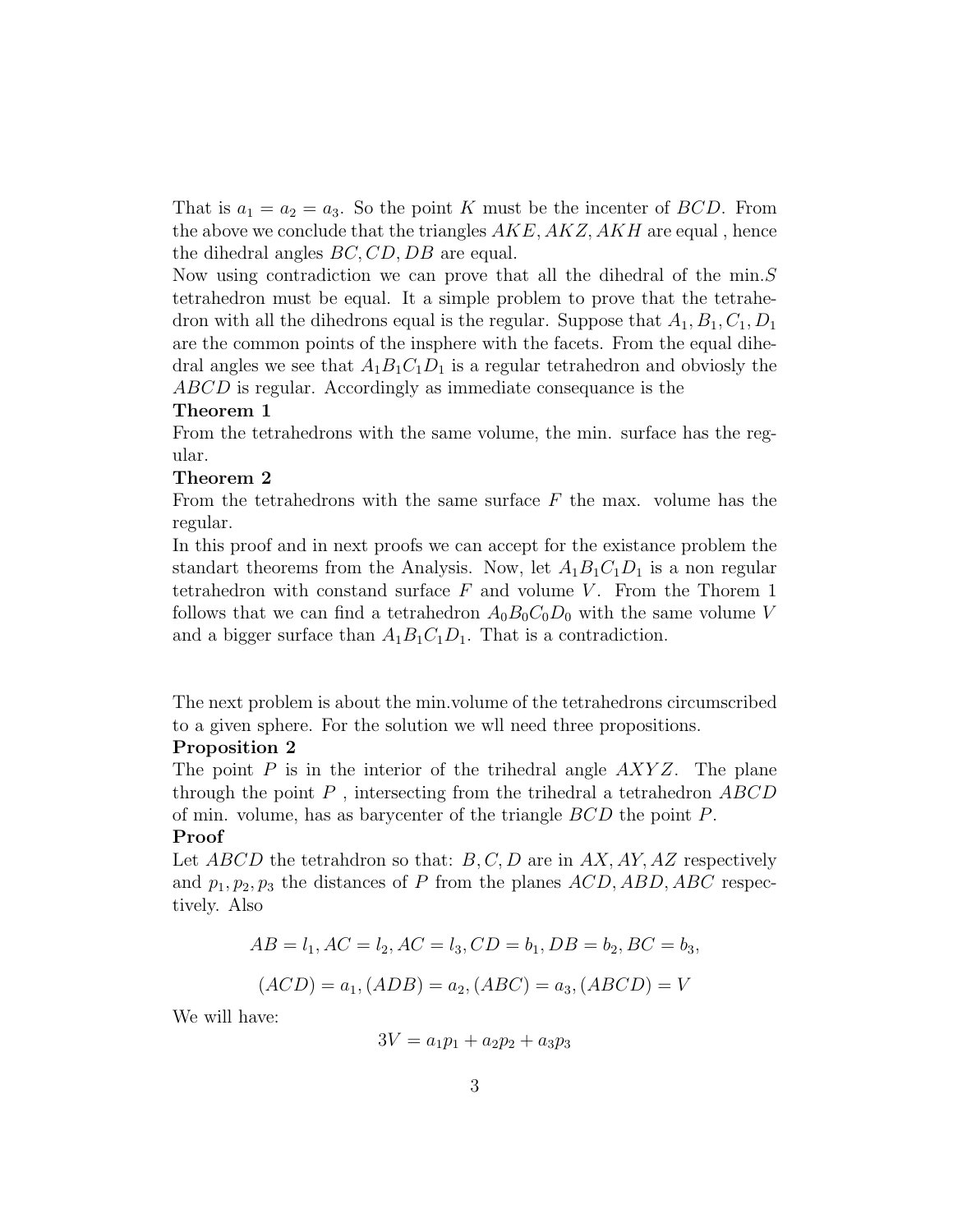From AM-GM inequality, follows that

$$
V \ge \sqrt[3]{a_1 a_2 a_3 p_1 p_2 p_3} \tag{3}
$$

The equality when:

$$
a_1 p_1 = a_2 p_2 = a_3 p_3 \tag{4}
$$

The above  $(4)$  gives the qualitative solution of the problem. That is the min. V is optained from the equality of the volumes  $(PACD)$ ,  $(PADB)$ ,  $(PABC)$ . We easily can find the above min.  $Vol(ABCD)$ , but we need the following simple lemma

### lemma

For the trihedral angle  $AXYZ$  and the  $B, C, D$  on the lines  $AX, AY, AZ$ holds:

$$
\frac{Vol(ABCD)}{AB.ACAD} = k \quad constant.
$$
\n(5)

Indeed, for  $B_0$ ,  $C_0$ ,  $D_0$  constand points on  $AX$ ,  $AY$ ,  $AZ$  we have:

$$
\frac{Vol(ABCD)}{AB.AC.AD} = \frac{Vol(AB_0C_0D_0)}{AB_0.AC_0.AD_0} = k \quad constant
$$

We denote  $sin\angle CAD = k_1$ ,  $sin\angle DAB = k_2$ ,  $sin\angle BAC = k_3$  so from (4) and (5) follows

$$
k_3 p_3 l_1 l_2 + k_1 p_1 l_2 l_3 + k_2 p_2 l_1 l_3 = l_1 l_2 l_3.k_1
$$

therefore

$$
\frac{k_1 p_1}{l_1} + \frac{k_2 p_2}{l_2} + \frac{k_3 p_3}{l_3} = k \tag{6}
$$

Also from (4)

$$
l_2 = \frac{l_1 k_2 p_2}{k_1 p_1}, \quad l_3 = \frac{l_1 k_3 p_3}{k_1 p_1} \tag{7}
$$

From  $(6)$ ,  $(7)$  we take

$$
l_1 = \frac{3k_1p_1}{k}, \quad l_2 = \frac{3k_2p_2}{k}, \quad l_3 = \frac{3k_3p_3}{k}
$$

That is the triangle  $BCD$  is determined and the volume min. V from (3) follows.

$$
min.V = 9 \frac{p_1 p_2 p_3}{k^2} \sqrt[3]{k_1^2 k_2^2 k_3^2}
$$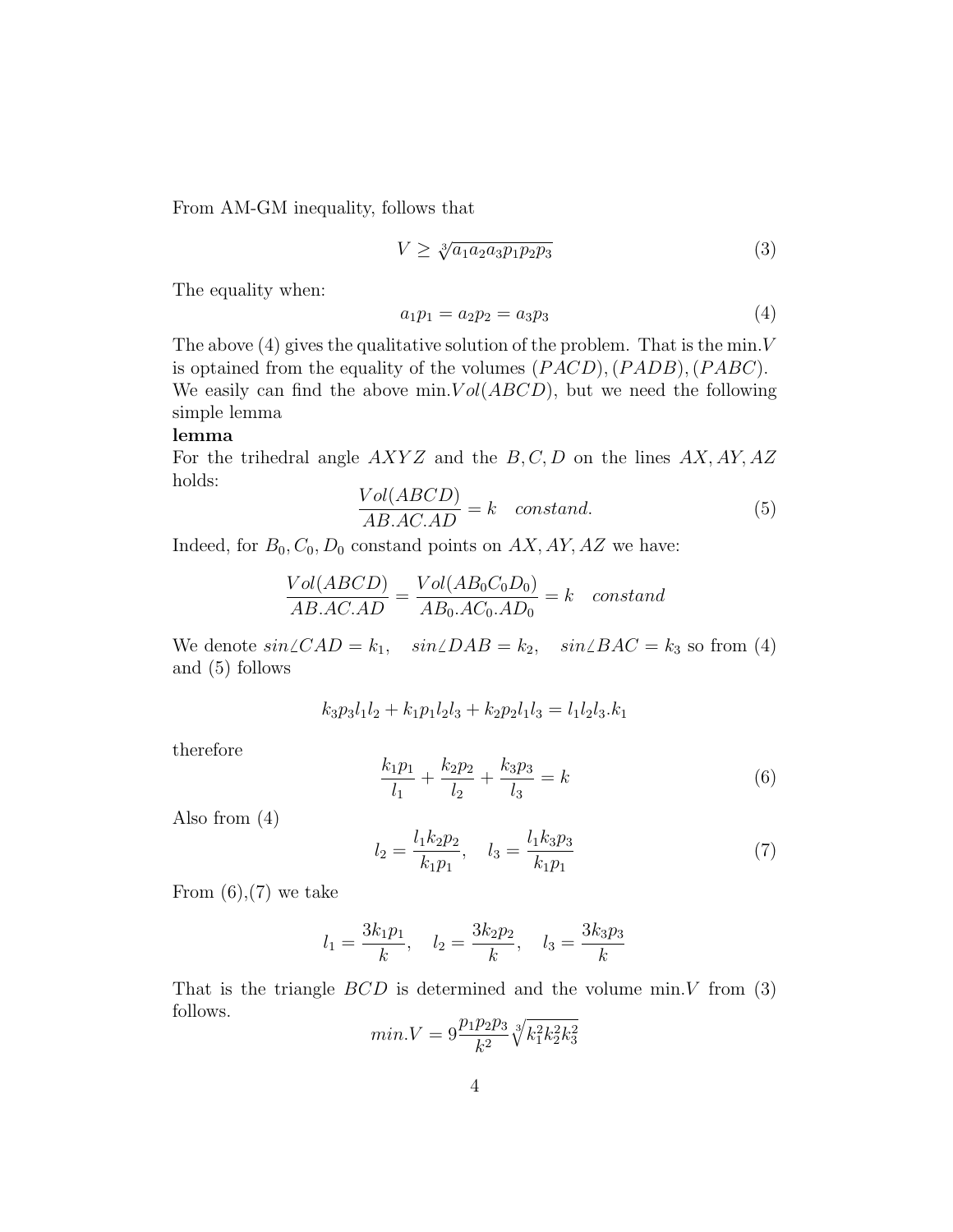#### Proposition 2

Inside of the trihedral angle  $AXYZ$  there is a sphere  $(O, R)$ . A tangent plane p to the sphere at a point P intersects the lines  $AX, AY, AZ$  at the points  $B, C, D$  respectively. The min. of the volume of the tetrahedron  $ABCD$  is taken for  $P=$  the centroid of the triangle  $BCD$ .

The proof is easy and is the same for the plane.



Let BC the tangent to the circle (c) at the point P so that  $BP = PC$  (in  $E^3$ ) P will be the centroid that is the middle point of BC. The triangle ABC is the min. A second tangent to the circle intersects te sides  $AX$ ,  $AY$  at the points  $D', E'$  respectively. We drow through P the parallel to  $D'E'$  which intersects AX, AY at the points D, E. We have.  $(ABC) \leq (ADE) \leq (AD'E')$ From the above, using contradiction (reductio ab absoredium) we can prove that if a tetrahedron circumscribed to a sphere  $(O, r)$  has the tangents points the centroid of the faces, then the tetrahedron is regular. We need the Euler's inequality. For the tetrahedron holds:

$$
R \ge 3r
$$
, where  $r = inradius$ , For  $E^n$   $R \ge nr$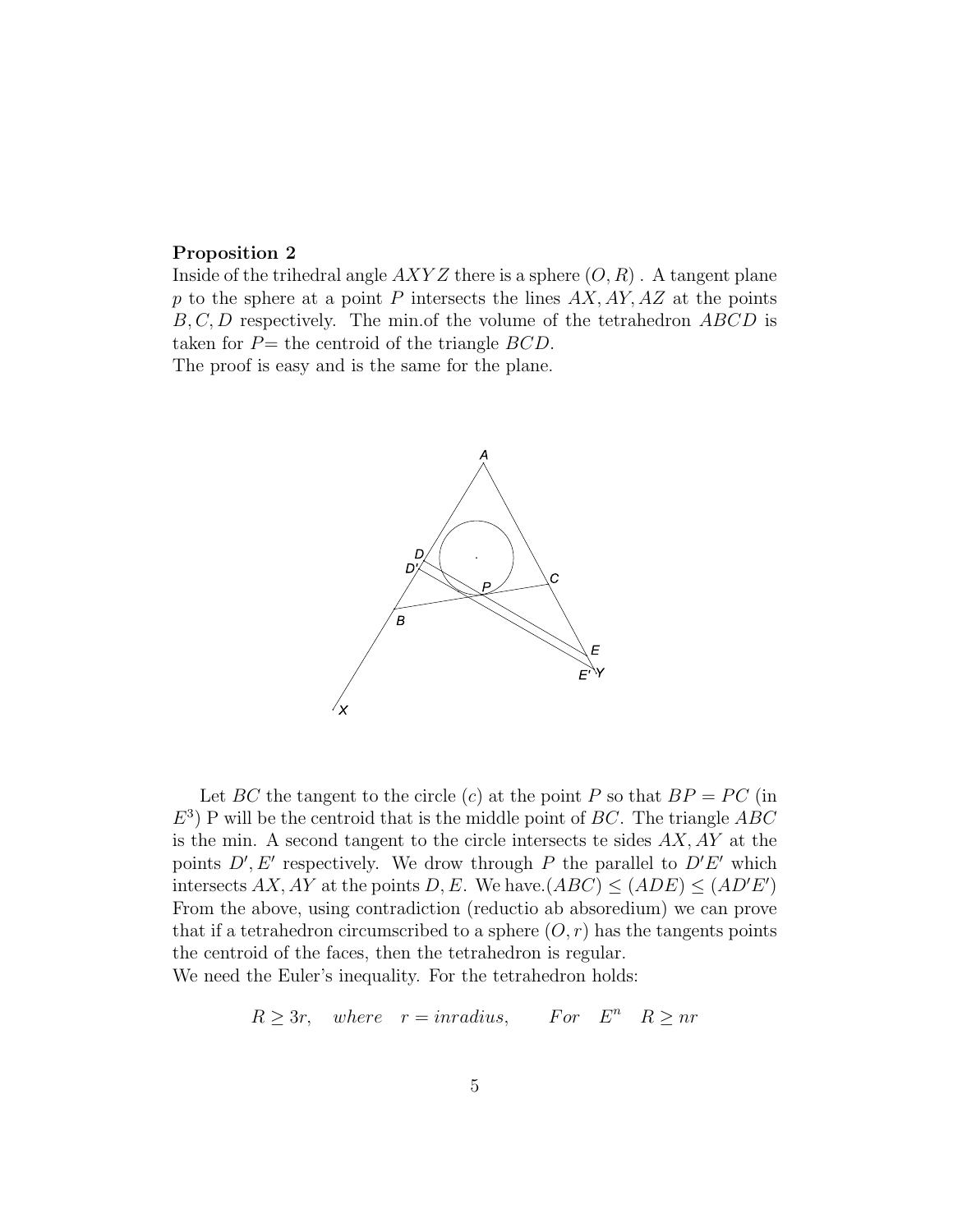For the proof it is enough to take the pericenter as interior point of the tetrahedron.

Let  $h_a, h_b, h_c, h_d$  the altitudes of the tetrahedron  $ABCD$  and  $OA', OB', OC', OD'$ the distances of the point O from the faces  $BCD, ACD, ABD, ABC$ . Obviously have:

$$
R + OA' \ge h_a
$$
  

$$
R + OB' \ge h_b
$$
  

$$
R + OC' \ge h_c
$$
  

$$
R + OD' \ge h_d
$$

We multiplay the above inequalities succesively by  $(BCD)$ ,  $(ACD)$ ,  $(ABD, (ABC)$ and summing the inequalities we find.

$$
SR + 3V \ge 12V
$$

or

 $SR > 3Sr$ 

where S the surface and V the volume. The equality  $R = 3r$  only if all the above inequalities are equalities, that is the tetrahedron must be regular. The proof for  $E^n$  is the same.

We suppose that the tangent points  $A_1, B_1, C_1, D_1$  of the faces of the tetrahedron ABCD with the inscribed sphere  $(O, r)$  are the centroids of the faces respectively and G the centroid of the tetrahedron ABCD The line OG intersects the altitude AH at the point  $O_1$ . The triangles  $AO_1G$  and  $A_1OG$ are similar, therefore:

$$
\frac{AO_1}{OA} = \frac{AG}{GA_1} = 3
$$

hence  $AO_1 = 3r$ . That is  $O_1 = O$ . Also  $R = 3r$  and accordly the previous proof the tetrahedron ABCD must be regular. We now can say that we have proved that:

#### Therem 3

The minimum circumscribed tetrahedron to a sphere is the regular.

#### Theorem 4

The regular tetrahedron has the min. surface from all the tetrahedrons circumscibed to a given sphere.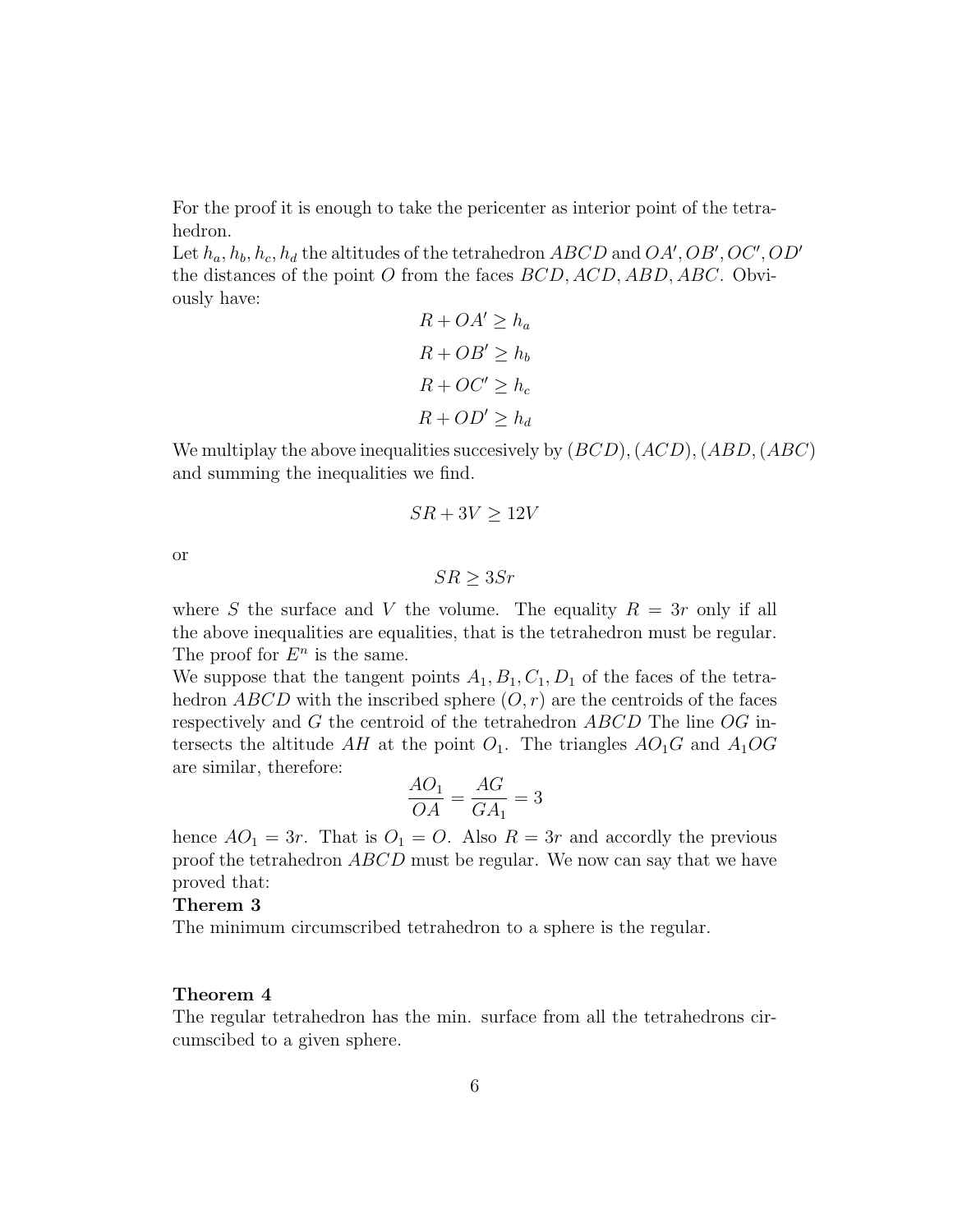The proof is based in the in theorem 3. The formula of the volume is  $(ABCD) = \frac{1}{3}rS$  where S the surface of ABCD. The volume is min. for the regular, that is  $\min S$  for the regular tetrahedron.

In the sequel we will prove two useful propositions in order to study similar problems.

#### Proposition a

We assume that the tetrahedron ABCD does not inglude the pericenter. Then we can find a tetrahedron  $A'BCD$  with bigger volume, bigger surface and bigger inradius.We suppose that the plane BCD intrsects the segmant OA where O the pericenter. Let  $A'BCD$  the symmetric of the cap  $ABCD$ with regard to the plane  $BCD$  and  $A'$  the symmetric of the point  $A$ . The half- line  $AA'$  intersects the sphere to the point  $A$ ". The tetrahedron  $A$ "  $BCD$ has bigger volume,surface and circuradius.

#### Proposition 2

The inradius of the regular tetrahedron is  $r = \frac{R}{3}$  $\frac{R}{3}$ , where  $(O, R)$  is the circumsphere. So, for the inscribed tetrahedron ABCD with distances from the pericenter to the faces  $p_a, p_b, p_c, p_d$ , both the followin cases

 $(1)p_a, p_b, p_c, p_d < \frac{R}{3}$  $\frac{(1)}{(2)}p_a, p_b, p_c, p_d > \frac{R}{3}$ 3 are impossible. The proof is easy.

# Theorem 5

The regular tetrahdron has the max.volume from all the tetrahedrons inscribed in the same sphere.

# Proof

We suppose that the tetrahedron  $ABCD$  is inscribed in the sphere  $(O, R)$ . Let  $p$  the parallel plane tangent to the sphere at the point  $A'$ . We choose  $p$  so that A, A' be in the same part with regard p. Obviously volume (A'BCD)  $\geq$  $(ABCD)$ , equality only for  $A = A'$ .

We procced now by contradiction. We suppose that a no regular tetrahedron ABCD has the max volume and  $AB < AC$ . The plane q through A parallel to BCD is no tangent to the sphere. To see this, we considere the plane ABC which intersects the sphere to the circle ABC. The intersection of the plane q with the circle  $ABC$  is a segment.

#### Theorem 6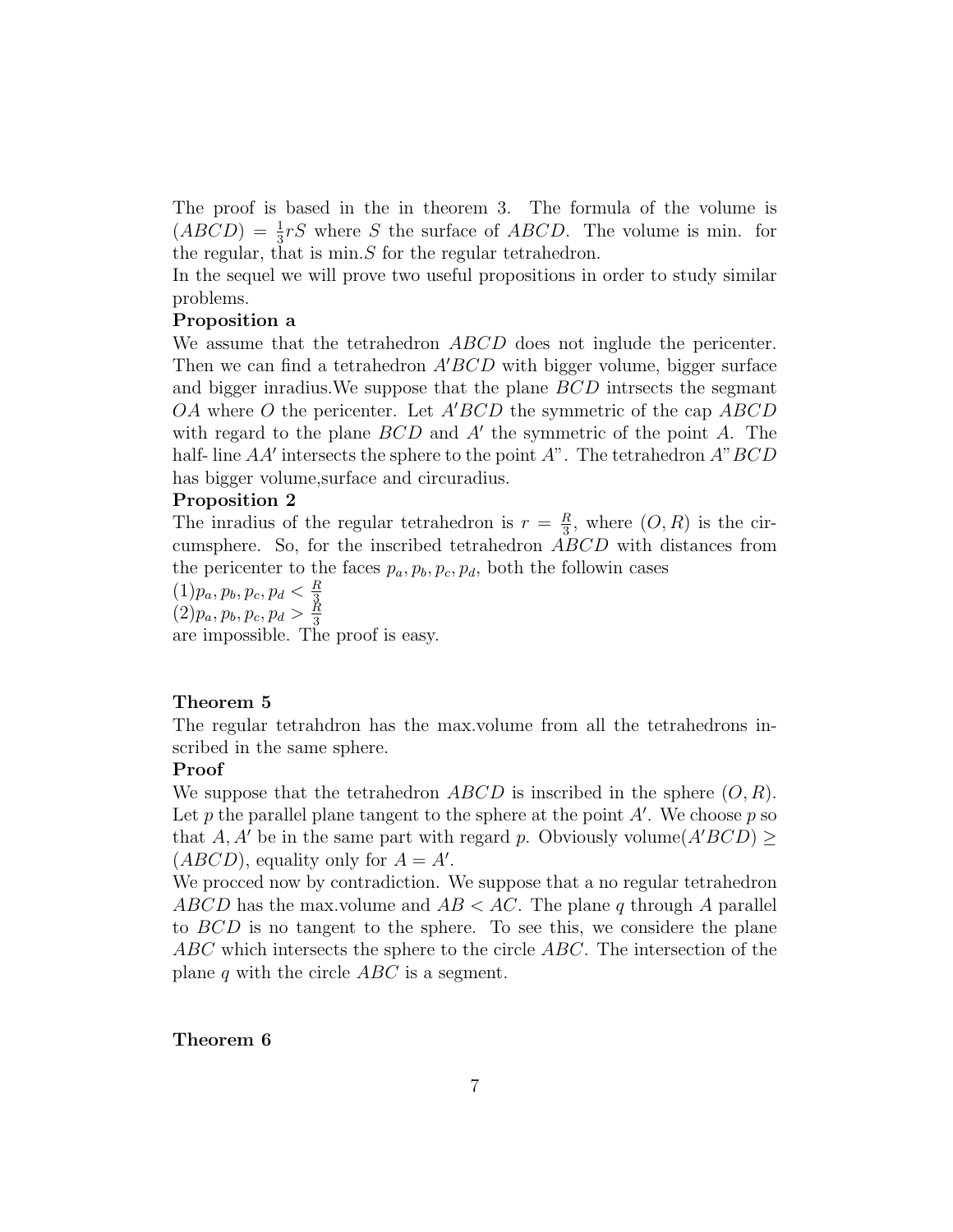The regular tetrahedron inscribed in a sphere  $(O, R)$  has the max.surface from all the inscribed tetrahedrons.

#### Proof

Let  $P = ABCD$  an inscribed tetrahedron,  $P_1 = A_1B_1C_1D_1$  the circumscribed tetrahedron with the faces respectively parallel to P and  $P_0 = A_0 B_0 C_0 D_0$ the regular tetrahedron circumscribed to the sphere  $(O, R)$ . We denote by  $S(Q)$  the surface of the tetrahedron Q. The tetrahedrons P and  $P_1$  are similar with ratio  $\frac{r}{R}$ . That is because r is the inradius of P and R the inradius of  $P_1$ . Therefore we will have:

$$
\frac{S(P)}{S(P_1)} = \frac{r^2}{R^2}
$$

From the well known inequality of Euler and theorem 4 we have:

$$
\frac{r}{R} \le \frac{1}{3}
$$
  

$$
S(P_1) \le S(P_0)
$$

Hence, from the above follows

$$
S(P) \le \frac{1}{9}S(P_0)
$$

So the conclusion follows. The inscribed tetrahdron with max surface is the regular.

# $2^{nd}$   $\bf Proof$

In a triangle ABC holds

$$
a^2 + b^2 + c^2 \ge 4E\sqrt{3}
$$
 (8)

where  $a, b, c$  the sides and E the area. Indeed, we know from the elementary Geometry that

$$
a^2 + b^2 + c^2 = 4E(cotA + cotB + cotC)
$$

but

$$
\cot A + \cot B + \cot C \ge \sqrt{3}
$$

so ,the inequality (8) holds. Equality for ABC equilateral. In the tetrahedron  $ABCD$  inscribed in the sphere  $(O, R)$ , we denote: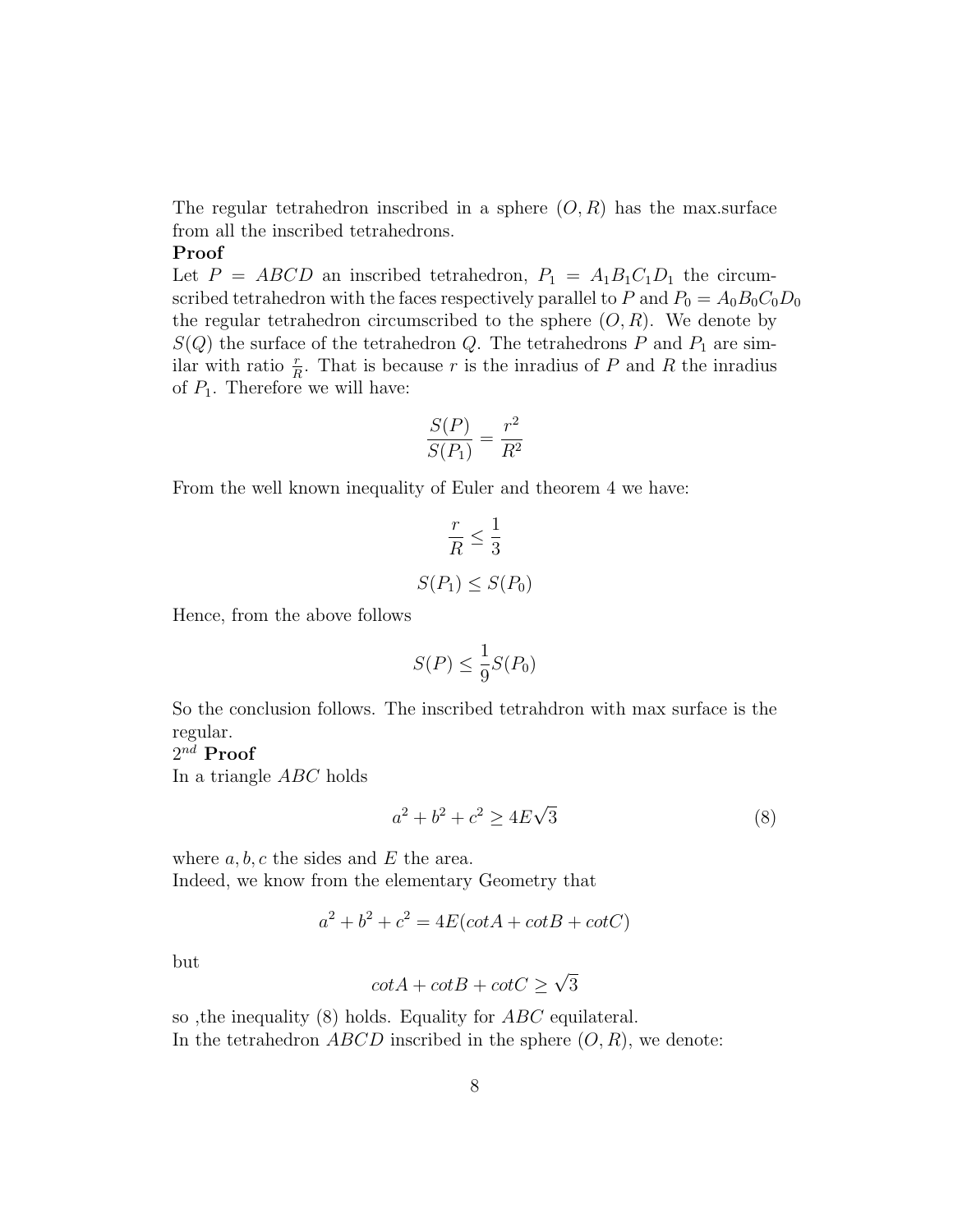The edges  $DA$ ,  $DB$ ,  $DC$  by  $a'$ ,  $b'$ ,  $c'$  and  $AB$ ,  $BC$ ,  $CA$  by  $c$ ,  $a$ ,  $b$ . We use  $(8)$  for the four triangles faces of ABCD and we take.

$$
2(a2 + b2 + c2 + a'2 + b'2 + c'2) \ge 4F\sqrt{3}
$$
 (9)

where  $F = \sum_{i=1}^{4} E_i$ , and  $E_i$  the area of the faces. Now we use the formula of Leibniz

$$
m\left[\sum_{1}^{n+1} m_i |PA_i|^2\right] = m^2 |PQ|^2 + \sum_{i>j}^{n+1} m_i m_j |A_i A_j|^2
$$

where  $A_i(m_i)$  points with masses  $m_i$ . The center of mass is  $Q = \frac{\sum m_i A_i}{m_i}$ m  $m = \sum m_i$  and P is some point. For  $P = O$  (circumcenter),  $m_i = 1$ , we take:

$$
42R2 \ge a2 + b2 + c2 + a'2 + b'2 + c'2
$$
 (10)

From (9)and (10) follows

$$
8R^2 \ge F\sqrt{3}
$$

That is:

$$
max.F = \frac{8R^2}{\sqrt{3}}
$$

hence, the equality for the regular tetrahedron, as follows from  $(8)$  and  $(10)$  $3^{rd}$  Proof

The bissectors planes of the dihedral angles AB, AC and AD passe through a line intersecting the plane  $ABC$  to the point K. The point K has equal distances from the planes of the trihedral angle  $ABCD$ . Let  $KL_1$  the distance of K from the plane  $ACD$ ,  $AH = h_a$  the altitude from A,  $AA_1$  the altitude from A to the triangle  $ACD$  and  $KK_1$  the distance fom K the distance from K to CD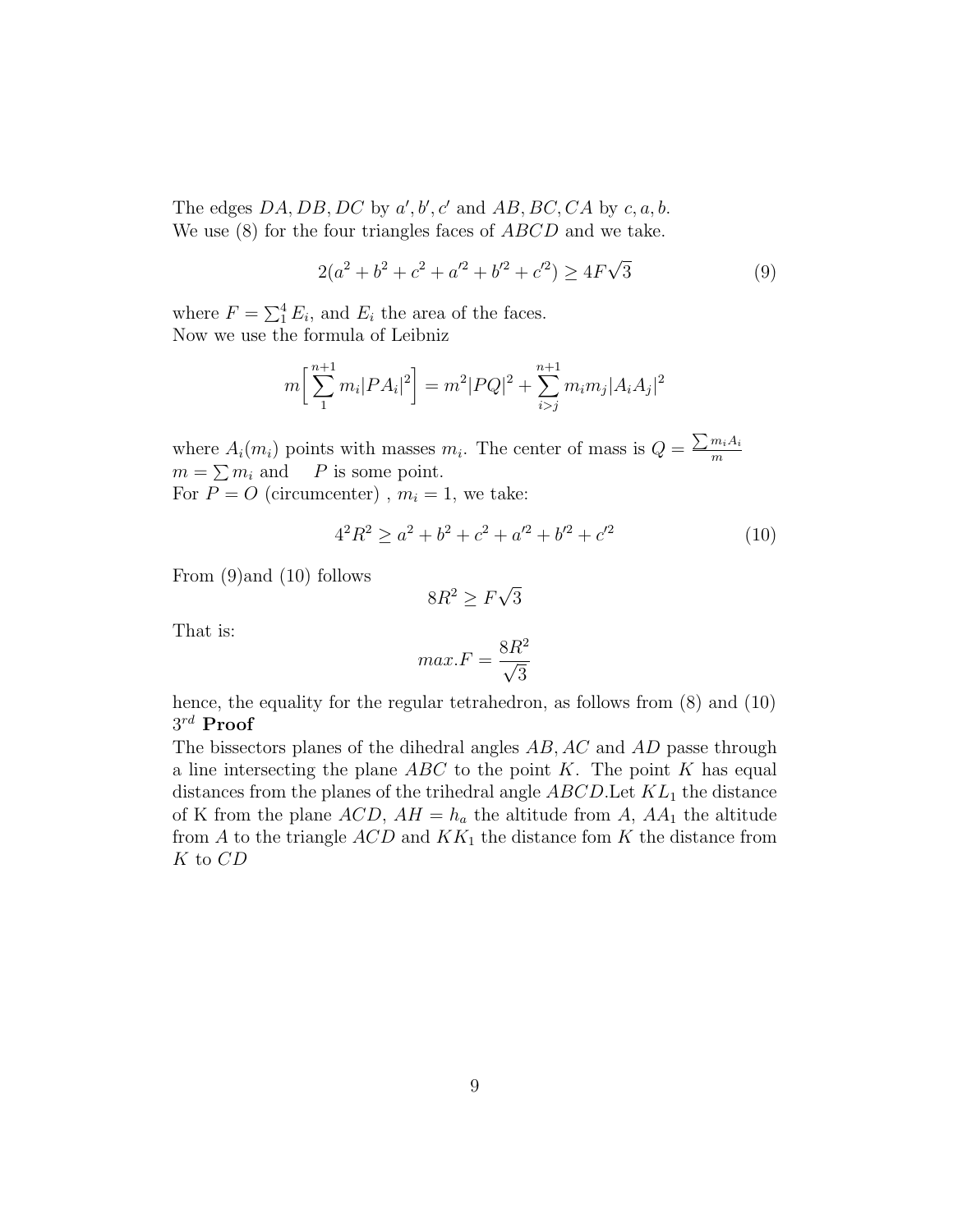

We have

$$
(AKCD) = 1/3(ACD).KL1 \qquad (AKCD) = 1/3.ha. (KCD)
$$

From the above, follows:

$$
\frac{KL_1}{h_a} = \frac{(KCD)}{(ACD)}
$$

As above we drow  $KK_2, KK_3$  perpendiculars to  $BD, BC$  and  $AA_2, AA_3$  perpendiculars to  $BD, BC$ . It no difficult to see that

$$
\frac{AA_1}{KK_1} = \frac{AA_2}{KK_2} = \frac{AA_3}{KK_3} = p
$$

and

$$
\frac{(ACD)}{(KDC)} = \frac{ABD)}{(KBD)} = \frac{(ACB)}{(BCD)} = \frac{(ACD) + (ABD) + (ACB)}{(BCD)} = p
$$

Setting

$$
S = (ACD) + ABD) + (ABC)
$$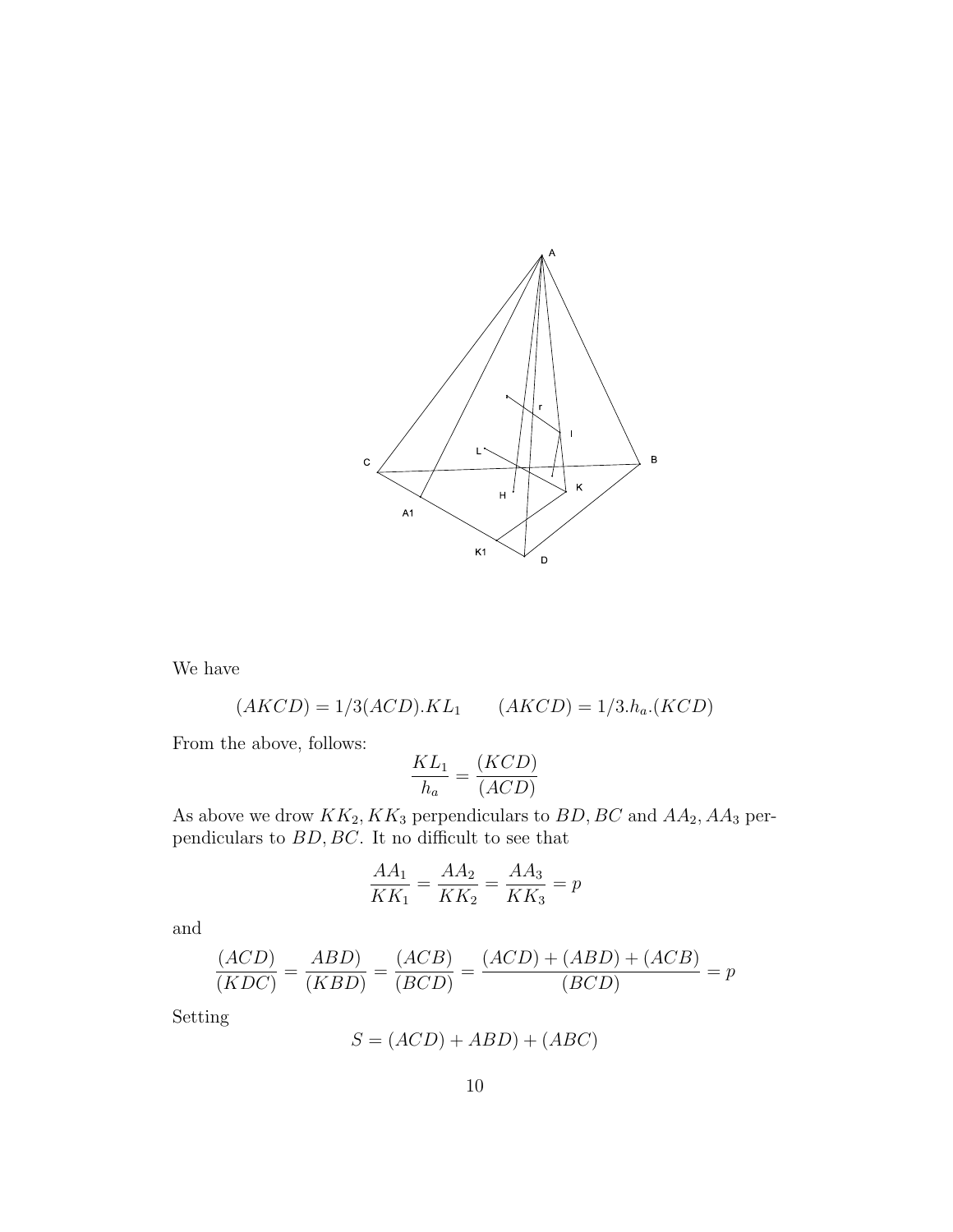we have

$$
S = p(BCD)
$$

Also

$$
(KACD) = 1/3KL_1.(ACD), \quad (AKCD) = 1/3AH.(KCD)
$$

therefore

$$
\frac{AH}{KL_1} = \frac{(ACD)}{(KCD)} = \frac{CD.AA_1}{CD.KK_1} = \frac{AA_1}{KK_1} = p
$$

The incenter the  $ABCD$  is the point I in the segment  $AK$ . We denote by  $l_1, l_2, l_3, l_4$  the barycentric coordinates of I. We have  $l_i \geq 0$ ,  $\sum l_i = 1$ . also

$$
\frac{r}{h_a} = l_1 \frac{1}{p} = \frac{KL_1}{AH} = \frac{l_1}{r} . KL_1
$$

$$
\frac{r}{KL_1} = pl_1
$$

$$
\frac{r}{KL_1} = 1 - l
$$

$$
l_2 + l_2 + l_4
$$

that is

$$
p = \frac{l_2 + l_3 + l_4}{l_1}
$$

We considere the rerpendicular  $OM$  from the pericenter  $O$  to the  $BCD$ . The line  $MO$  intersects the circumsphere to the point  $M$  . We can suppose tho point O in the interior of the ABCD and  $OM \geq \frac{R}{3}$  $\frac{R}{3}$ , we have:

$$
\frac{AI}{IK} = \frac{l_2 + l_3 + l_4}{l_1} = \frac{h_a - r}{r} = \frac{h_a}{r} - 1 \le \frac{MM'}{r} - 1
$$

That is

$$
\frac{AI}{IK} \le \frac{R+OM}{OM} - 1 = \frac{R}{OM} + 1 - 1 = \frac{R}{OM} \le 3
$$

Hence

 $S \leq 3(BCD)$ 

Thus for  $BCD=$ constand the maxS is 3( $BCD$ ). That is for  $A \Rightarrow M'$  p is increasing. The Max when  $A = M'$ . The Max of the surface of  $ABCD$  when BCD equilateral, that is ABCD regular